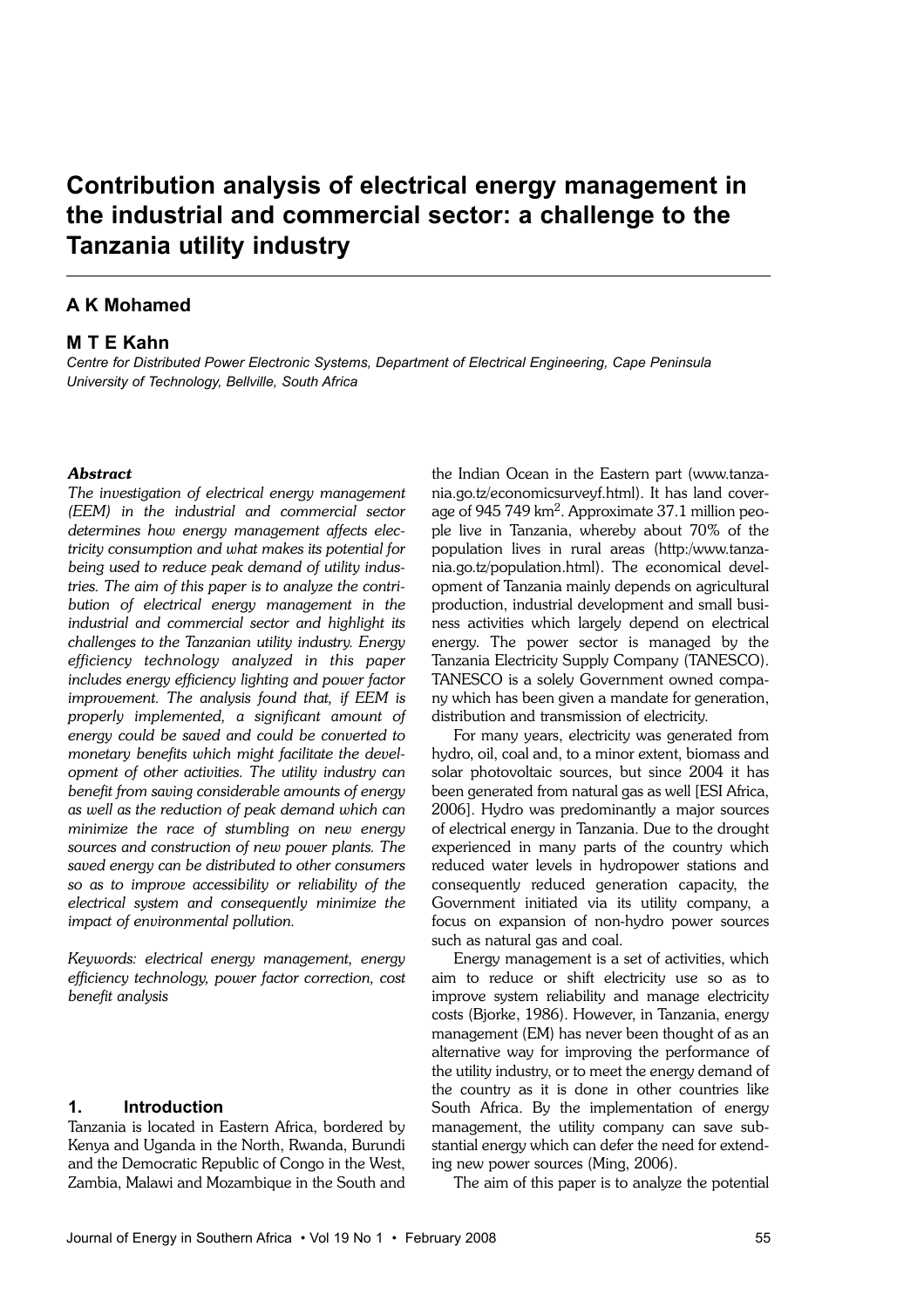area for electrical energy management in the industrial and commercial sectors, and highlight it as a challenge to the utility industry as well as to the end user. The comparison with the energy status of South Africa is also presented in this paper. The paper concentrates on energy efficient lighting, energy efficient motors, cogeneration and power factor improvement. Section 2 presents an overview of the power sector in Tanzania, section 3 shows the status of energy consumption, section 4 considers the type of commercial and industrial load, section 5 gives analysis and results, and section 6 the conclusions.

# 2. An overview of the power sector in Tanzania

Tanzania has abundant energy resources for power generation, but the energy situation is still characterized by low per capita consumption of commercial energy – petroleum, coal and electricity (MEM, 2003). In general, Tanzania depends largely on biomass fuel energy.

# 2.1 Available capacity of electricity generated

Hydro plants are important sources of electric power in Tanzania. They account for more than 55% of the total available capacity of the country. The remaining portion is contributed by thermal power plants. The total installed capacity is 1,027.3 MW. Figures 1 and 2 show the existing capacity of hydro and thermal power plants.

In comparison with generation and installed capacity of other SADC countries, e.g. South Africa of having a population of about 44.2 million people [Country analysis brief, 2007], their available capacity is 40,481MW [EIA, 2003], that is, Tanzania has about 2.5% of the installed capacity of South Africa. Table 1 shows generating and installed capacity of South Africa.

Table1: Generating and installed capacity of electrical energy in South Africa Source: EIA (2003)

| Plants                | Generation<br>(billion kWh) | Available<br>capacity (MW) |  |
|-----------------------|-----------------------------|----------------------------|--|
| Hydro                 | 0.777                       | 661                        |  |
| Nuclear               | 12.663                      | 1800                       |  |
| Geothermal and others | 0.246                       |                            |  |
| Thermal               | 202.24                      | 38 0 20                    |  |
| Total                 | 215.926                     | 40 481                     |  |

## 2.2 Load demand forecasting

Demand forecasts estimate the amount of electricity needed in the geographical area served by a power system. Demand forecast may project the amount of energy that will be needed over the course of the year(s). A demand forecast is a basic



Figure 1: Capacity of hydropower plant Source: TANESCO



Source: TANESCO

process for analyzing how much new generation capacity may be needed, which generation resources are applicable, as well as how transmission and distribution systems should be expanded.

As per (ESI Africa, 2006), Tanzania load demand forecast assumed that the Gross Domestic Product (GDP) will be 6%, while the electricity demand will grow at 10% to 12% per annum. In addition, it is assumed that there will be an increased capacity of mining and manufacturing industries. The forecasted generating expansion is shown in Table 2.

# Table 2: The forecasted generating plants expansion

Source: TANESCO

| S/N | Plant name              | Capacity (MW) | Year |
|-----|-------------------------|---------------|------|
|     | Zambia interconnector   | 200           | 2010 |
| 2   | Ruhudji                 | 350           | 2016 |
| 3   | Mchuchuma coal Phase I  | 200           | 2018 |
|     | Mchuchuma coal Phase II | 200           | 2022 |
|     | Rumakali                | 222           | 2022 |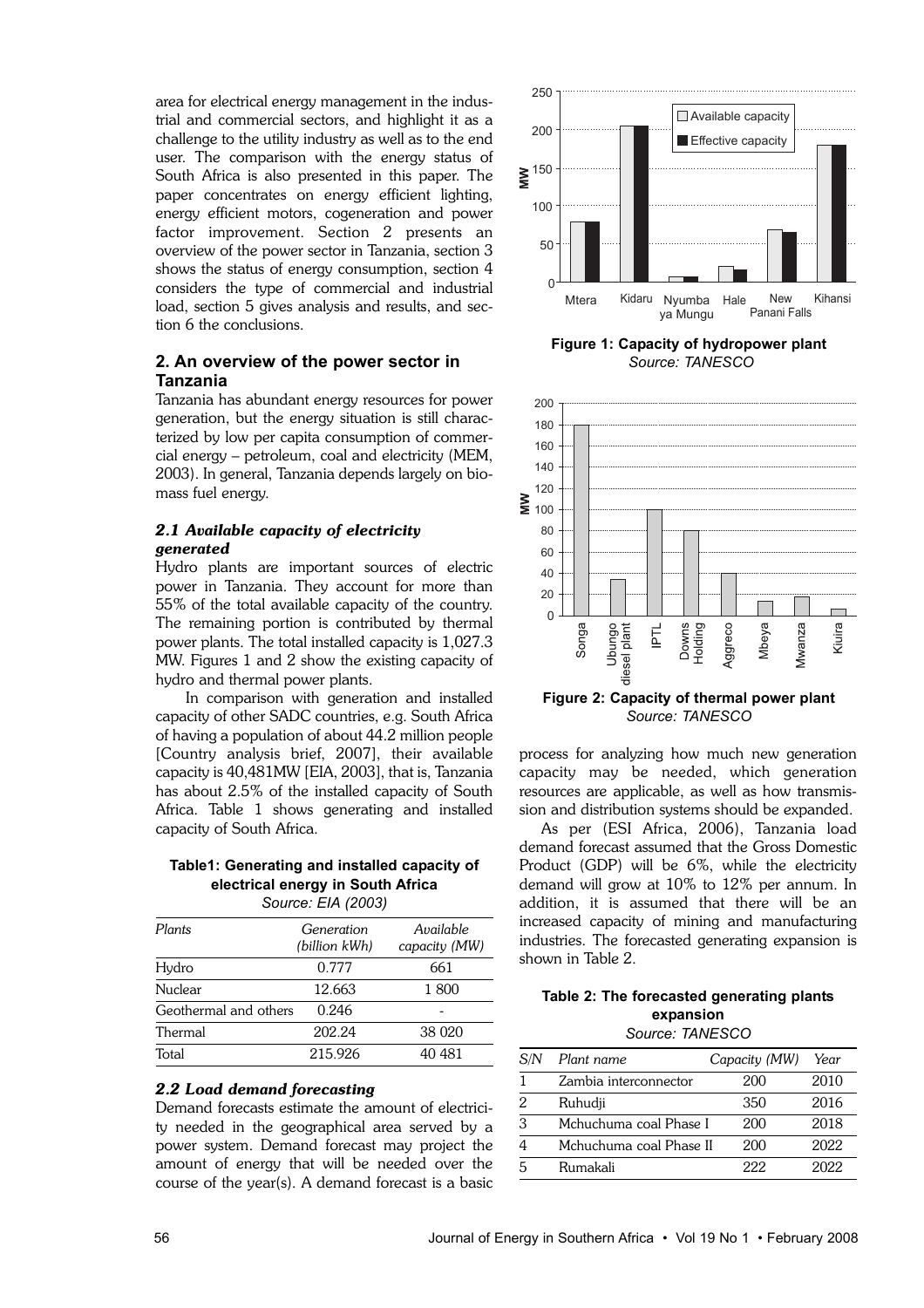Based on the future expansion, there will be about five new installed generating stations from year 2010 to 2022, some of which are of natural gas and coal. The demand forecast of African countries in total is projected at 951 Billion kWh by the year 2030, with an average annual increase of 2.9% (International Energy Outlook, 2006).

South Africa is a big producer of electrical energy in Africa. Coal and oil are predominant energy resources in countries. These sources of energy have an adverse effect on the environment, resulting in environmental degradation. If electrical energy management is implemented properly, it may defer the need for installing the forecasted generating stations by the mentioned years. The power saved by implementation of energy management will be used to cater for the increasing demand.

# 3. Status of energy consumption in Tanzania

## 3.1 Overall energy consumption

The development process has proved that energy is one of the key ingredients of any growing economy and a key input to the operation of all sectors. The national energy demand (consumption) is estimated at 22 Million tones of oil equivalent (TOE) per annum or per capita energy consumption of 0.7 tones of oil equivalent (MEM, 2003), 90% of which comes from biomass and mainly used in the household sector; 8% from petroleum and gas, and 1.5% from electricity. The contribution of coal and other renewable sources is 0.5% (Mwihava and Mbise, 2005). While the total energy consumption of South Africa is 128.49 million TOE of which coal constitutes 75.4%, oil 20.1%, nuclear 2.8%, natural gas 1.6% and hydroelectricity is 0.1%, the per capita energy consumption of South Africa by year 2004 was 2.9 TOE (Country Analysis Briefs, 2007]). Figure 3 shows a summary of overall Tanzanian energy consumption by sector. The overall energy consumption by sector shows that the household sector constitutes a large share of the total energy consumption and most of them are non- commercial energy. This energy is mainly used for cooking, brewing, ironing and lighting. The main source of household energy includes fire wood, charcoal and biomass (agricultural residue and animal dung). These kinds of energy are easily accessed by the majority of low income earners.

## 3.2 Current electrical energy consumption

Electricity is the source of modern energy for economic activities. Currently, only 10% of the population has access to electricity supply, mainly those who live in urban areas (Mwihava and Mbise, 2005). The household, commercial and industrial sectors are the big consumers of electrical energy in Tanzania. Other energy consumers include electricity exported to Zanzibar Island, and public lighting. Figure 4 shows the proportion of electrical energy consumption in different sectors.



Figure 4: Electrical energy utilized per sector, 2005 Source: TANESCO

The pattern of electrical energy consumption per sector shows that the commercial and industrial sectors consume large amounts of energy compared to the household sector and the consumption trend has been rapidly increasing from 2002 to date, (Table 3). This calls for the need for implementation of electrical energy management in the industrial and commercial sector. The barrier for execution of energy management is a lack of skills and awareness among the end users of electrical energy, and, as a result, more energy is wasted.

The pattern of electricity generation and consumption in South Africa for the year 2003 was 215.926 Billion kWh and 198.842 Billion kWh respectively, and the loss was 15.115 Billion kWh, i.e. 7% of the generating capacity (EIA, 2003).

# 3.3 A need for energy management in Tanzania

There is a large population, increased urbanization and good industrial growth in Tanzania. The industrial sector grew by 9% in 2005 compared to 8.6 % in 2004 (www.tanzania.go.tz/economicsurveyf.html). The increase in industrial growth was mainly attributed to the increased production and mining indus-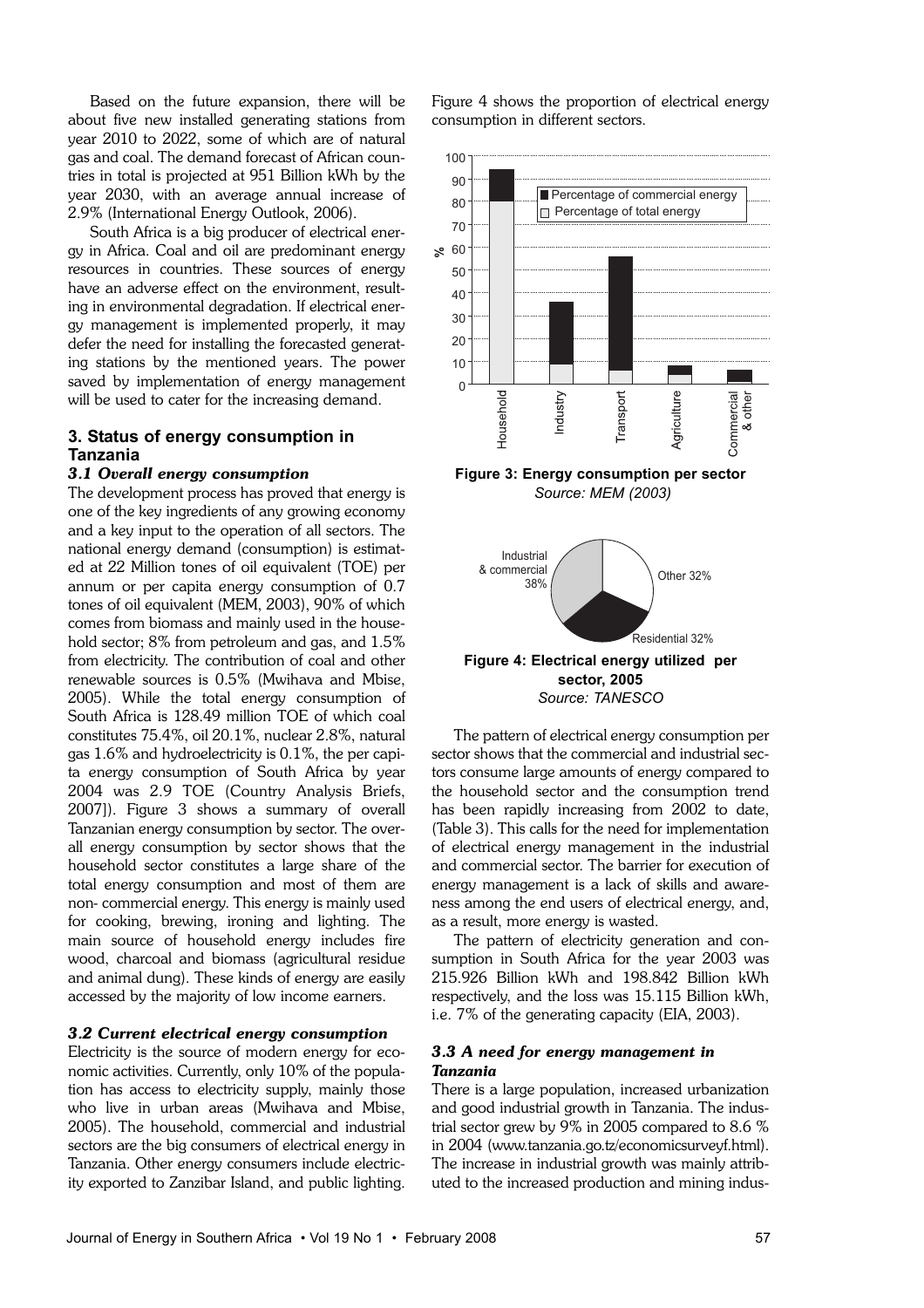| Year | Public lighting | Domestic | Commercial<br>& industrial | Zanzibar<br>Island | Total<br>consumption | Transmission<br>loss | Total power<br>generated |
|------|-----------------|----------|----------------------------|--------------------|----------------------|----------------------|--------------------------|
| 1995 | 11              | 660      | 876                        | 84                 | 1631                 | 246                  | 1877                     |
| 1996 | 7               | 927      | 809                        | 86                 | 1829                 | 193                  | 2022                     |
| 1997 | 3               | 1023     | 635                        | 89                 | 1750                 | 222                  | 1972                     |
| 1998 | 8               | 1059     | 740                        | 104                | 1911                 | 253                  | 2164                     |
| 1999 | 2               | 1126     | 566                        | 115                | 1809                 | 516                  | 2325                     |
| 2000 | 2               | 1192     | 614                        | 105                | 1913                 | 571                  | 2484                     |
| 2001 | 4               | 1048     | 836                        | 127                | 2015                 | 727                  | 2742                     |
| 2002 | 0.1             | 1120     | 823                        | 133                | 2076.1               | 714                  | 2790.1                   |
| 2003 | 0.2             | 1058     | 1190                       | 145                | 2393.2               | 792                  | 3185.2                   |
| 2004 | 0.1             | 1162.7   | 1232.3                     | 160.9              | 2556                 | 840.5                | 3396.5                   |
| 2005 | 0.03            | 1186.5   | 1312.7                     | 185.6              | 2684.83              | 982.07               | 3666.9                   |

Table 3: Overall pattern of electrical power generated and consumed from 1995–2005 (million kWh)) Source: TANESCO

tries. The growing urbanization is coupled with the increase of small industrial development (SIDO) and drives tremendous increase in commercial energy demands, which strain electrical supply systems.

Energy drives every economy of a country. The relationship between energy consumption and quality of life is shown in (Pastrnak, 2000 through the Human Development Index (HDI) against per capita energy consumption. It shows that the quality of life as measured by the HDI increases as per capita energy consumption increases. The HDI is a factor that uses life expectancy, education and GDP to measure quality of life. Industrial development needs a stable and reliable electrical supply for production stability. Hence, an energy management strategy is required to increase the efficiency of the existing supply systems by minimizing the consumption pattern while improving the quality of the energy services.

# 4. Type and characteristics of electric loads and their opportunity for energy management

Demand can be managed in two ways: either increase generating or manage load in demand / end user side. The industrial and commercial sectors consume about 36% of the total energy generated in Tanzania. Research on electrical energy management in this sector is of most importance for the benefit of the power supply industry and end user side.

# 4.1 Commercial sector

The combination of economic improvement, increases of private companies and including architecture have contributed to a widespread use of electrical energy. In this sector, electricity consumption has been rapidly growing due to increased use of air conditioners, interior lightings, lifts, office

equipments and air handling equipments (Smith, 1978). Ultimately, due to increase in modern office machines and equipment, which encompass electronic controls and/ or circuits, when they are left on standby mode, consume some energy called standby power loss (Mohantry, 2001). Lack of monitoring and control mechanisms of switching off the lighting or air conditioning (A/C) systems after working hours, some light and A/C or fans are running idle and contribute to energy loss (Knisley, 1999).

Incandescent and fluorescent lamps are a widespread type of lighting used in this sector. The disadvantage of fluorescent lamps is their low power factor caused by inductive ballast while the disadvantage of incandescent lamps is its low efficiency and diminutive life. Therefore, energy management is a very important undertaking as it controls energy consumed in this sector.

## 4.2 Industrial sector

The electric motors are omnipresent of electrical equipment in the industrial sector. They account for a greater amount of total energy consumed in industrial plants. Induction motors are the most widely used motors in industries (Haward, 1982). The power factor (pf) of the induction motor is between 0.5 to 0.85 laggings. Therefore, the total power factor of the industries is diminished, usually ranging between 0.6- 0.75 lagging (Bhatia, 1983). The problems of Low pf are as follows

- Increase AC distributed cost
- Cause electromagnetic compatibility (EMC) environment due to high harmonics
- Increase unnecessary demand from the supply.

In addition to low Pf problems, the motor and its systems cause energy waste via the following:

• Improper selection of appropriate load with motor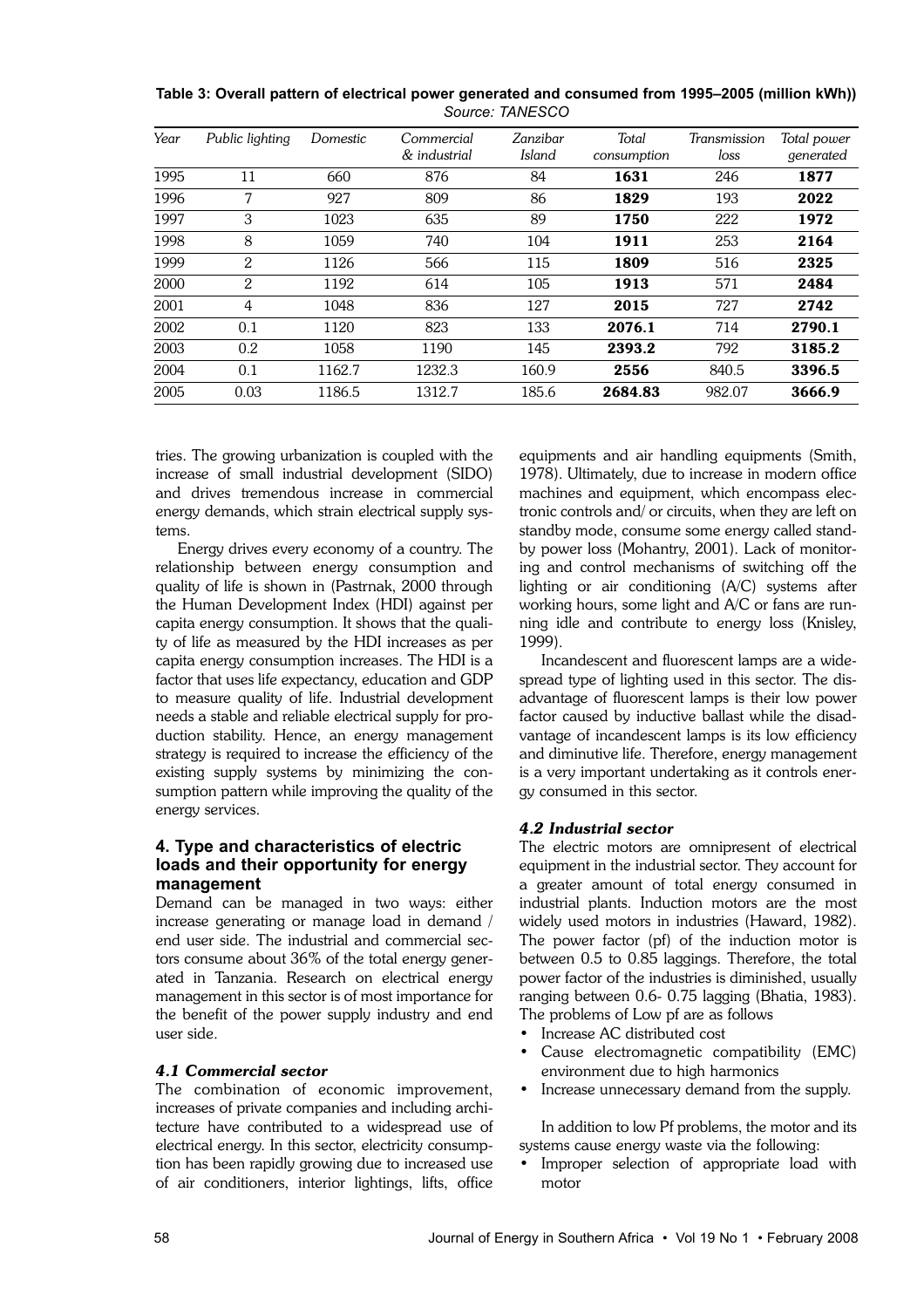- Low efficiency of the motor system
- Unmatched motors with drives causes high transmission loss which reduces the efficiency
- The use of traditional variable speed drives e.g. resistance methods
- Starting and running Idle of the production line

# 5. Cost benefit analysis of energy efficient technology

The cost benefit analysis is carried out for three promising technologies, i.e. energy efficient lighting, power factor correction and energy efficient motors. The market price for the equipment is the main source of financial data.

# 5.1 Commercial sector

The analysis is carried out considering energy efficient lighting. It is obvious that investment cost of energy efficient lighting is more than that of traditional lighting technologies but substantial energy saving and longer bulb life is realized. In this study, compact fluorescent lighting (CFL) is replaced by an incandescent lamp, fluorescent lamp T12 can be replaced by T8. Table 4 shows the comparison of costs of different types of lamps.

For minimization of running idle of the lighting, air conditioning and/ or fans, a motion sensor or occupation sensor can be installed in each office. In this analysis, the market price of the appliances and TANESCO electricity tariff is considered.

#### 5.1.1 Lighting

Table 4: Comparison of cost of consumer investment of lamps

| Comm. &<br>industrial | Rating<br>(W) | Operating<br>hours/ | Operating<br>life | Cost<br>of lamps |
|-----------------------|---------------|---------------------|-------------------|------------------|
| lighting              |               | vear                | (years)           | (R)              |
| Incandescent          | 100           | 2920                | 0.34              | 2.8              |
|                       | 60            | 2920                | 0.34              | 2.8              |
| CFL                   | 23            | 2920                | 5                 | 78               |
|                       | 18            | 2920                | 5                 | 78               |
| T8 single             | 30            | 2920                | 5                 | 184              |
| T8 double             | 58            | 2920                | 5                 |                  |

#### 5.1.2 Study results for commercial lighting

```
From the end user perspective, one CFL saves the
cost of about 15 incandescent lamps which is equiv-
```
alent to R42 for 5 years. The investment cost for the CFL is R78, including insurance and service fees (www.eartheasy.com/live\_energyeff\_lighting.html) while the cost of fluorescent light is R184 [Http://www.lightbulbeporium.com/proddetail.asp]. Saving is calculated on the basis of saved electricity consumption multiplied by tariff for commercial entity. The cost of one kWh of electricity in the commercial sector is 1.10 R/ kWh (TANESCO, 2007). Replacement of a 60 W incandescent lamp with 18 W CFL will result in a saving of 42 W per lamp.

In this paper, the working hours are assumed to be eight hours per day. Therefore, there will be 2 920 hours per year.

The total energy saved by one 18 W and 23 W CFL is shown in Table 5, which is equivalent to the saving of R.675.00 per lamp. If the replacement could be done in a commercial entity with 10 000 lamps, the saving will be R 6.749.958 and R 12.362.958 for 18 W and 23W CFL respectively. The total kWh saved is 6.132 MWh and 23W is 11.242 MWh (for 5 years). The results show that, by the use of energy efficient lighting, the end user will benefit from purchasing less energy. The saved money can be utilized in other socio-economic development activities.

The kWh saved could be supplied to other consumers so as to increase the reliability and/ or to improve accessibility of electrical energy as well as to minimize environmental degradation. This paper analysed 18 W and 23 W CFL, in comparison to 60 W and 100 W incandescent lamps. More energy saving can be achieved by the replacement of other type of lamps like LED.

## 5.2 Industrial sector

The cost benefit analysis is considering power factor correction (pfc). This is assuming that the capacitor bank is used for power factor correction. The investment cost of capacitor bank (CB) is R.84.4 /kVAR, and operating and Maintenance cost R4.5/ kVAR/ year – 5% of investment cost (Yang, 2006).

The case study is considering a plant load of 1000 KW, which operates at 0.8 Pf lagging. If the power factor is improved to 0.95 lagging, assuming the plant operates 12 hours a day and 312 hours/ month (26 days per month), the total monthly kWh consumed is 312.000 kWh. Figure 5 and Table 6 show the influence of pf in a demand pattern.

Table 5: Analysis of energy saving potentials and demand reduction in lighting system

|               | CFL Ratings | Power saved | Energy saved | Energy saved for | Saving of money   |
|---------------|-------------|-------------|--------------|------------------|-------------------|
|               | (W)         | (W)         | (MWh annual) | 5 years (MWh)    | for 5 years $(R)$ |
| Scenario 1,   | 18          | 42          | 0.122640     | 0.6132           | 675.00            |
| 1 lamp        | 23          | 77          | 0.22484      | 1.124            | 1 236.40          |
| Scenario 2,   | 18          | 420 000     | 1 226.400    | 6 1 3 2          | 6 749 958         |
| $10000$ lamps | 23          | 770 000     | 2 2 4 8 .4   | 11 242           | 12 362 958        |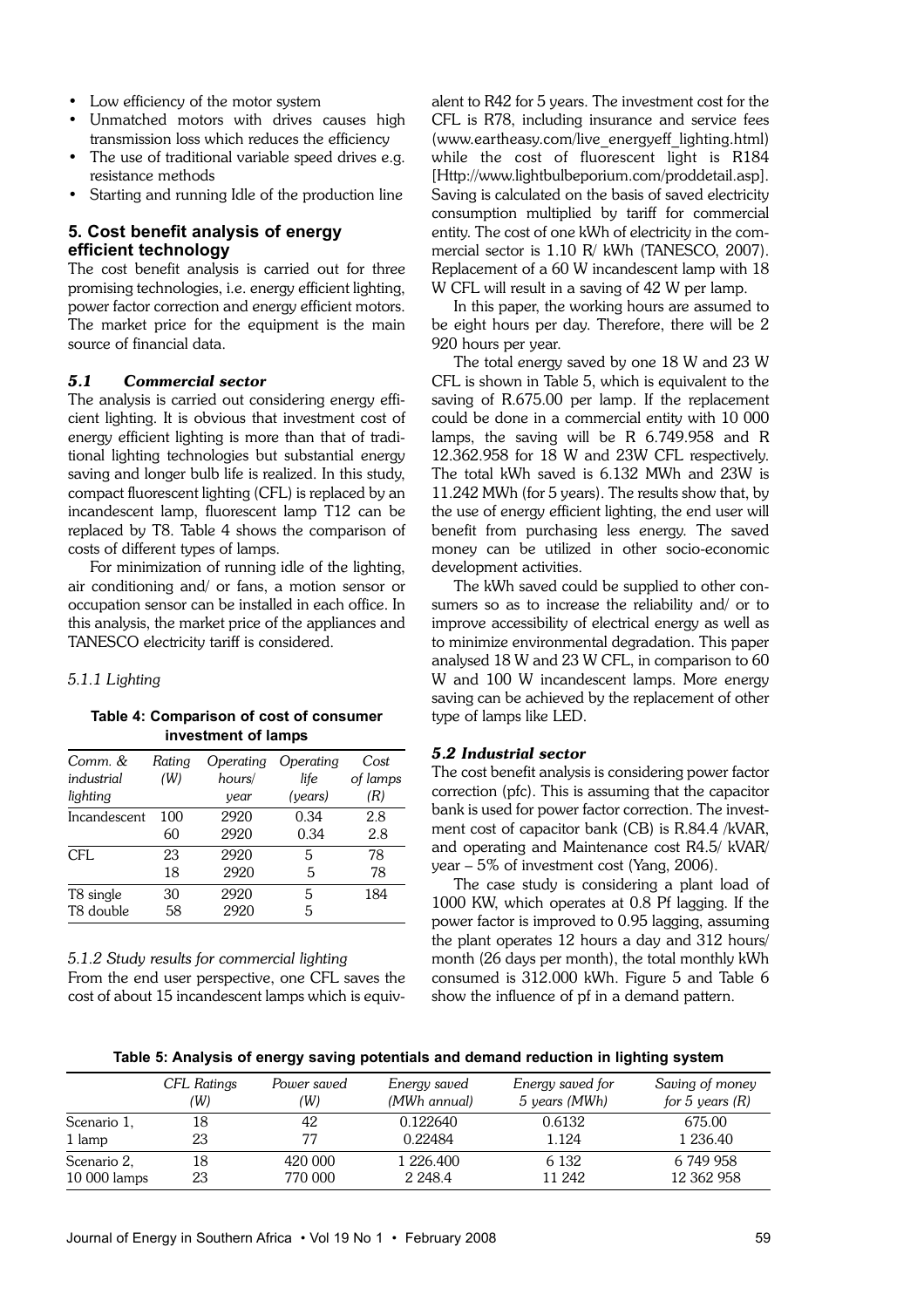| Table 6: Relationship between pfc and energy end use cost for improvement of pf from 0.8-0.95 |  |  |  |
|-----------------------------------------------------------------------------------------------|--|--|--|
|-----------------------------------------------------------------------------------------------|--|--|--|

|        | Demand saving | kWh charge / | Saved demand  | Cost of        | Maintenance and | Life span |
|--------|---------------|--------------|---------------|----------------|-----------------|-----------|
| (kVAR) | (kVA)         | month $(R)$  | charge /month | capacitor bank | operating cost  | 'Years)   |
|        |               |              | (R)           | (R)            | (R)             |           |
| 429.3  | 197.4         | 110 000      | 7 600         | 36 215.7       | 1960            | 20        |



Figure 5: The pf and demand relationship

As per TANESCO Tariffs, (TANESCO, 2007), such a plant follows under tariff T3, High Voltage Maximum demand Tariff, and the monthly rate is shown in Table 7. This calculation excludes VAT.

#### Table 7: TANESCO tariff structure

| Category                | Monthly rate |
|-------------------------|--------------|
| Service charge R/ month | 38.0         |
| Demand charge R/ kVA    | 38.5         |
| Energy charge R/ kWh    | 0.35         |

#### Table 8: Cost benefit analysis for power factor improvement

| End user<br>perspective       | 1st<br>year | 2nd<br>years | 20th<br>years       | Payback<br>period<br>year |
|-------------------------------|-------------|--------------|---------------------|---------------------------|
| Investment<br>(R)             | 36 215.7    |              |                     |                           |
| Operating<br>cost             |             | 1 906.1      | 1 906.1             |                           |
| Saving for<br>12 months $(R)$ | 91 199      | 91 199       | 91 199              |                           |
| Cash flow $(R)$               | 54 983      | 89 293       | 89 293x<br>18 years | 0.41                      |

5.2.1 Analysis of results for power factor correction The results show that the pay back periods of installing a capacitor bank to end user is about 5 months. Therefore, the total saving of one plant for 20 years will be about R.1 751 550. If the power factor of many loads is improved, a substantial amount of money could be saved by the end users and the utility company can benefit on improving the reliability of electricity.

#### 5.3 Energy efficient motors

Efficiency is an important factor to consider when

buying or rewinding an electric motor. Improving the efficiency of electric motors and the equipment they drive can save energy and reduce operating costs. Energy-efficient motors use less energy. Because they are manufactured with higher quality materials and techniques, they usually have higher service factors and bearing lives, less waste heat output, and less vibration, all of which increase reliability. The cost effectiveness of energy-efficient motors depend on several factors, including motor price, efficiency rating, and annual operating hours of use, energy rates and cost of installation.

#### 5.3.1 Motor size

Figure 6 shows that motor efficiency depends on the percentage of their loading. Motors should be sized to operate with a load factor of between 65% and 100%.



Figure 6: Relationship between motor load and efficiency

#### 5.3 Cogeneration

Cogeneration is simultaneous production of heat energy and electrical or mechanical power from the same fuel in the same facility. Biomass refuses (bagasse) can be used for cogeneration energy production purposes. The benefit of the cogeneration is that, it increases efficiency, reduces and stabilizes energy cost and reduces greenhouse gas emissions. The use of cogeneration can minimize the stress of the supply system and change the consumption profile of the utility industry (Ariss, 2003).

#### 6. Conclusion and recommendations

The paper shows how energy can be saved by the use of efficient lighting, energy efficient motors, and use of cogeneration in commercial and industrial sectors. The cost benefit analyses show, that if the